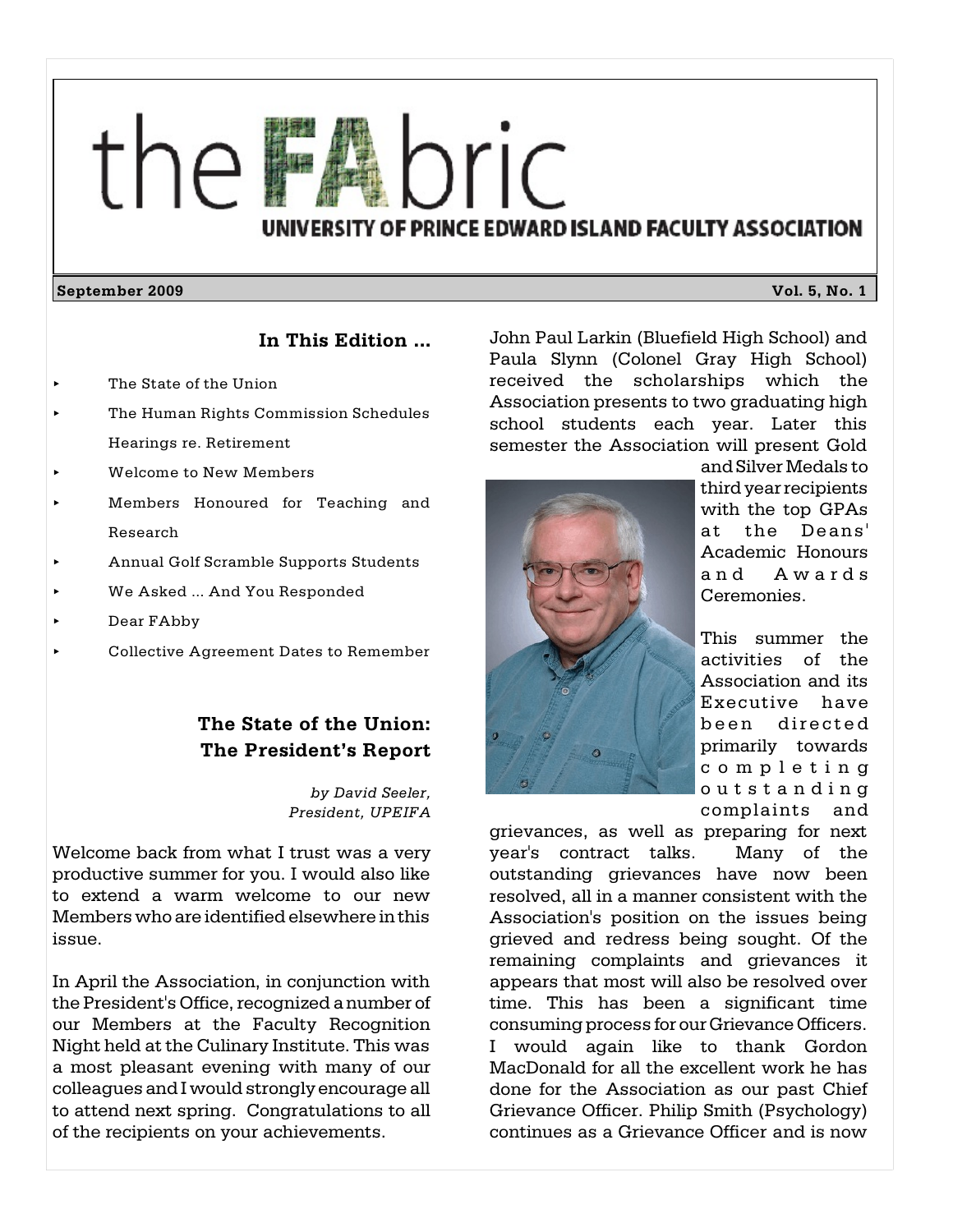joined by Doug Dahn (Physics), Anne Furlong (English), and Ken Sulston (Mathematics and Statistics). I am currently serving as the Chief Grievance Officer. If you have concerns that may give rise to a complaint or grievance, please get in touch with me at extension 0886. Further information as to the status of complaints and grievances will be forthcoming in a future Grievances At-A-Glance Bulletin.

The Executive has also dedicated a significant amount of time preparing for next year's negotiations in respect to the BU #1 Collective Agreement which ends in 2010. I am pleased to announce that Wayne Cutcliffe has graciously agreed to serve as our Chief Negotiator. Preparation will continue throughout the upcoming academic year. Members should expect to receive a survey this semester that will look for feedback on issues of concern. Negotiations continue for BU #2 due to inexplicable delays in respect to the discussions on pension enhancement. I hope that the parties will be back at the table soon.

This fall at the General Meeting we will be looking for a "Member-at-Large" to fill a vacancy on Executive, and also for Faculty Members to serve on the Questions Committee (as per Article E1.3.2 of the BU #1 Collective Agreement). Should you be interested in serving, or nominating someone else, please contact our Returning Officer, Derek Lawther (x0338).

We are also looking for individuals who would be willing to serve on the Hessian Merit Award for Excellence in Teaching Committee and the Academic Planning and Facilitation Committee. The work of these two committees is extremely important to the Association and the University as a whole given the essential role that they play in respect to faculty recognition and academic planning at UPEI. I would ask that you seriously consider participating in Association activities through one of these committees. If interested please get in touch with me at x0886 at your convenience.

Finally, the PEI Human Rights Commission has scheduled a hearing for October in regard to the mandatory retirement complaints filed by five of our Members. This has been a long process but we are slowly moving to a conclusion in respect to these complaints.

# *General Meeting of the UPEI Faculty Association*

**October 30th 1:30 pm AVC Lecture Theatre A**

**Followed by Faculty Time Faculty Lounge Main Building**

# **Mandatory retirement cases finally to be heard by Human Rights Commission**

*by Wayne Peters, Past President, UPEIFA*

Complaints of age discrimination against UPEI were first filed by faculty members, Thomy Nilsson and Richard Wills, in November 2005. Now, after almost four years, these complaints will finally be heard by the PEI Human Rights Commission beginning on October 13, 2009. In addition to Nilsson and Wills, complaints have also been filed by faculty members, Barry Bartmann, Ron Collins and Robert O'Rourke and by a staff member, Yogi Fell. Each of these six complaints alleges that UPEI's mandatory retirement policy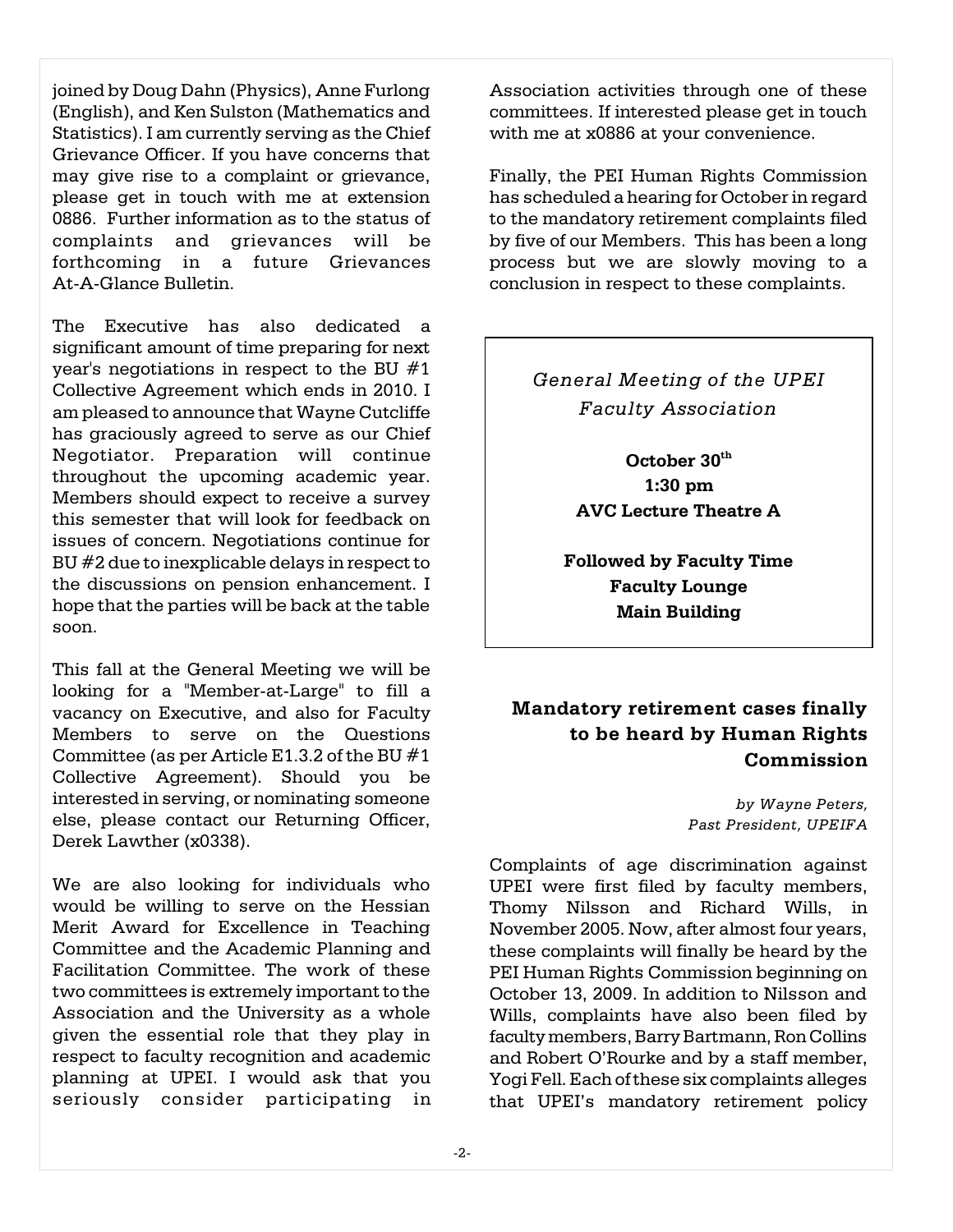discriminated against them when they were forced to retire at age 65 and identifies the University as the sole party responsible for the action.

The Union has opposed the University's mandatory retirement policy despite the fact that it concluded a collective agreement with the University in 2006 which contained the provision. It did so at the time, however, with the University's written agreement and understanding that the Human Rights Commission would ultimately rule on the policy's status and that it would be eliminated should the Commission rule it to be discriminatory.

Part of the long delay, almost 18 months, has been due to a judicial review application filed by the University which questioned the decision of the Human Rights Commission to assign party respondent status to the UPEIFA but not to CUPE 1870. As a result, the courts ordered the Commission to add CUPE 1870 as a party respondent to the complaints as well. A party respondent is that party to a complaint who is alleged to hold some responsibility for the discriminatory actions. The University argued that the UPEIFA and CUPE held such responsibility for the policy's introduction due to their acceptance of it.

In his judicial review decision to add CUPE as a respondent (UPEI v. Thomson et ors. 2009 PESC 02), Justice Cheverie identified three noteworthy observations regarding the determination of whether or not a party should be added as a respondent to a complaint. Firstly, the threshold for making a determination is a low one. The requesting party only needs to show an "appearance" or a "semblance" that the prospective respondent shares some responsibility. Secondly, adding a party as a respondent does not equate to a determination of that party's liability. And, thirdly, while a respondent can be added to a complaint at

any stage under the PEI Human Rights Act, it is preferable to do so sooner rather than later.

It is the UPEIFA's position that the University's mandatory retirement policy is discriminatory. Therefore, the Union is obligated to do what it can to see it declared as such and to have it abolished even if it opens the UPEIFA to potential liability in regards to the complainants. By not doing so, the union's inaction with respect to this potentially discriminatory policy would be a breach in its obligation to its entire membership. So, the UPEIFA chooses to take action against discrimination knowing that it will have its opportunity before the Human Rights Commission to argue that it should not be held responsible.

The dates for the public hearing can be found on the Human Rights Commission website at <http://www.gov.pe.ca/humanrights> under the "Upcoming Panel Hearings" section.

## **Welcome to New Members**

Charles Adeyanju, Sociology/Anthropology Jean-Louis Arsenault, Education Megan Baird, Health Management Nand Bardouille, Island Studies Romain Béraud, Companion Animals Corinne Chappell, Education Reuben Domike, Business Darren Dunn, Engineering Debbie Dunn, Education Edward Gamble, Business Denis Grecco, Religious Studies Linyuan Guo, Education Cindy Hanson, Education Sunny Hartwig, Biomedical Sciences Kylah Hennessey, University 103 Olena Ivus, Economics Barbara Jacobson, Education Kellie Lockhart, Biomedical Sciences Margot Maddison-MacFadyen, Global Issues Helen MacKinnon, Education Pamela MacMillan, Education Jacinta Mol, Companion Animals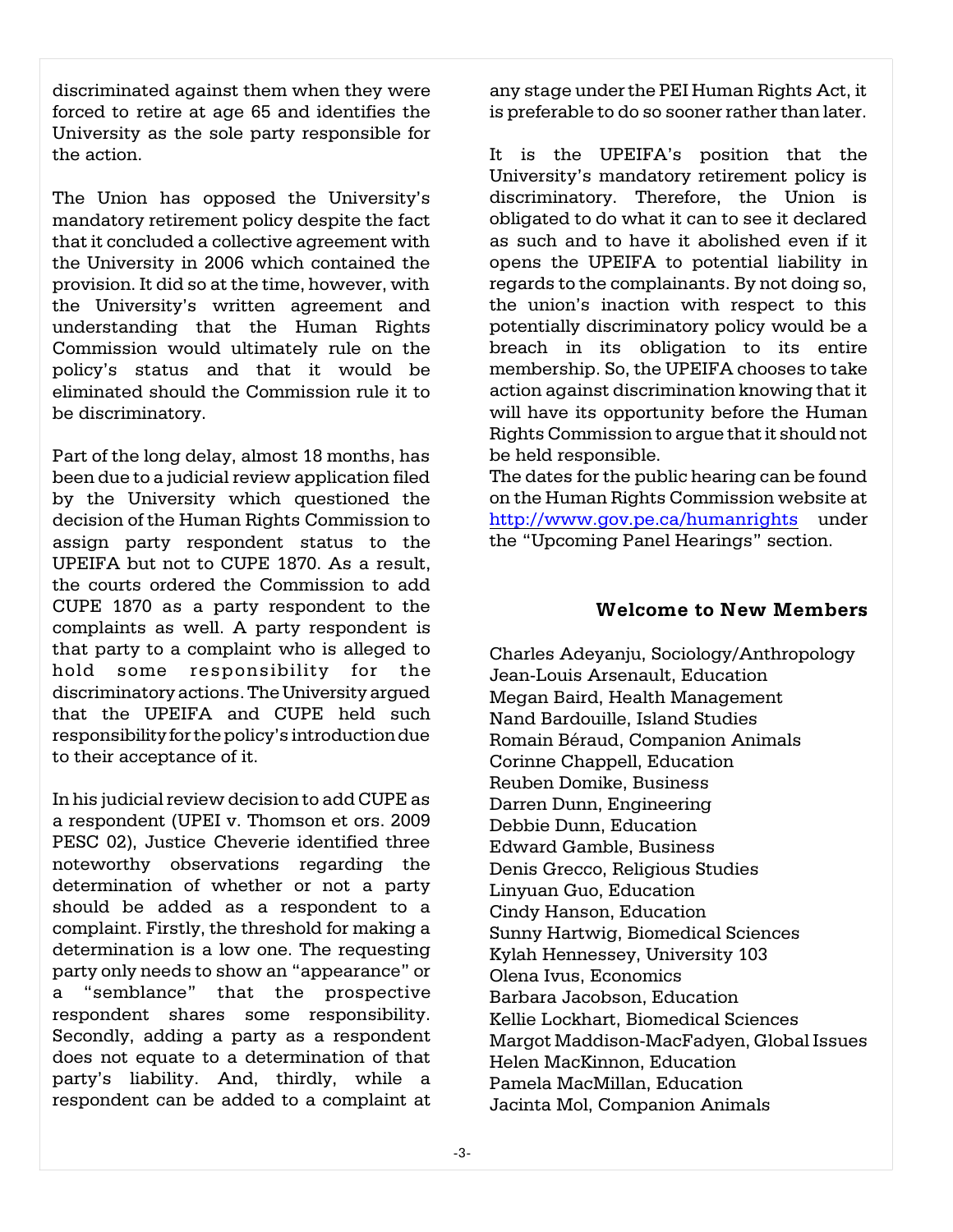Erin Moore, Global Issues Donald Moses, Robertson Library Rosalyn Claire Ridlington, Biology Darlene Robinson, Nursing Karen Samis, Biology Javier Sanchez, Health Management Rick Schneider, Environmental Studies Ronald Srigley, Religious Studies Elizabeth Taylor, Nursing Karen Michele Tefft, Companion Animals Laurence Vèron, Modern Languages Maryam Wagner, Education

# **Members Honoured for Their Achievements in Teaching and Research**

UPEI faculty members were recently recognized for teaching and research achievements at a reception and awards banquet sponsored by the UPEI Faculty Association and the Office of the President. Dr. Pedro Quijon, Department of Biology, and Dr. Catherine Innes-Parker, Department of English, won the Hessian Awards for Excellence in Teaching. UPEI Merit Awards for Scholarly Achievement went to Dr. Henry Srebrnik, Political Studies; Dr. Debbie MacLellan, Family and Nutritional Sciences; and Dr. Larry Hammell, Atlantic Veterinary College.

The Hessian Award is given to a faculty member who has shown outstanding competence in teaching, and the Merit Awards for Scholarly Achievement to faculty members who have made significant and continuing contributions to scholarly research.

In the almost four years Quijon has been at UPEI, he has established a reputation among biology students as a rigorous, demanding professor who sets high standards. He has also developed a strong reputation for motivating his students to learn and to succeed, giving them the tools and the

confidence to accomplish their goals. He teaches a variety of courses in marine biology at both the undergraduate and graduate level, and he frequently integrates the results of his research into the student learning experience in the classroom and the field.



*L to Rt.: Quijon and Innes-Parker*

Innes-Parker infuses her teaching with her research and uses creative ways to engage her students in her medieval English literature and thought courses--from Chaucerian pilgrimages to the construction of medieval manuscript books, from mock trials to the creation of learning communities. She presents frequently at conferences on issues of teaching and learning and is a leader in advancing the teaching of medievalism. This fall, she will guide students through the intersections of literature, art, and religious thought in a team-taught integrated program of study at Memorial University's Harlow campus in Essex.

Srebrnik is widely known as an expert on nationalism and small islands. He has published numerous articles in refereed scholarly journals and chapters in edited volumes. His scholarship has been cited in at least 101 book chapters, journal articles and book reviews; 57 books; 12 theses; and numerous working and unpublished papers. He is a frequent contributor to 30 newspapers including The Guardian, Globe and Mail,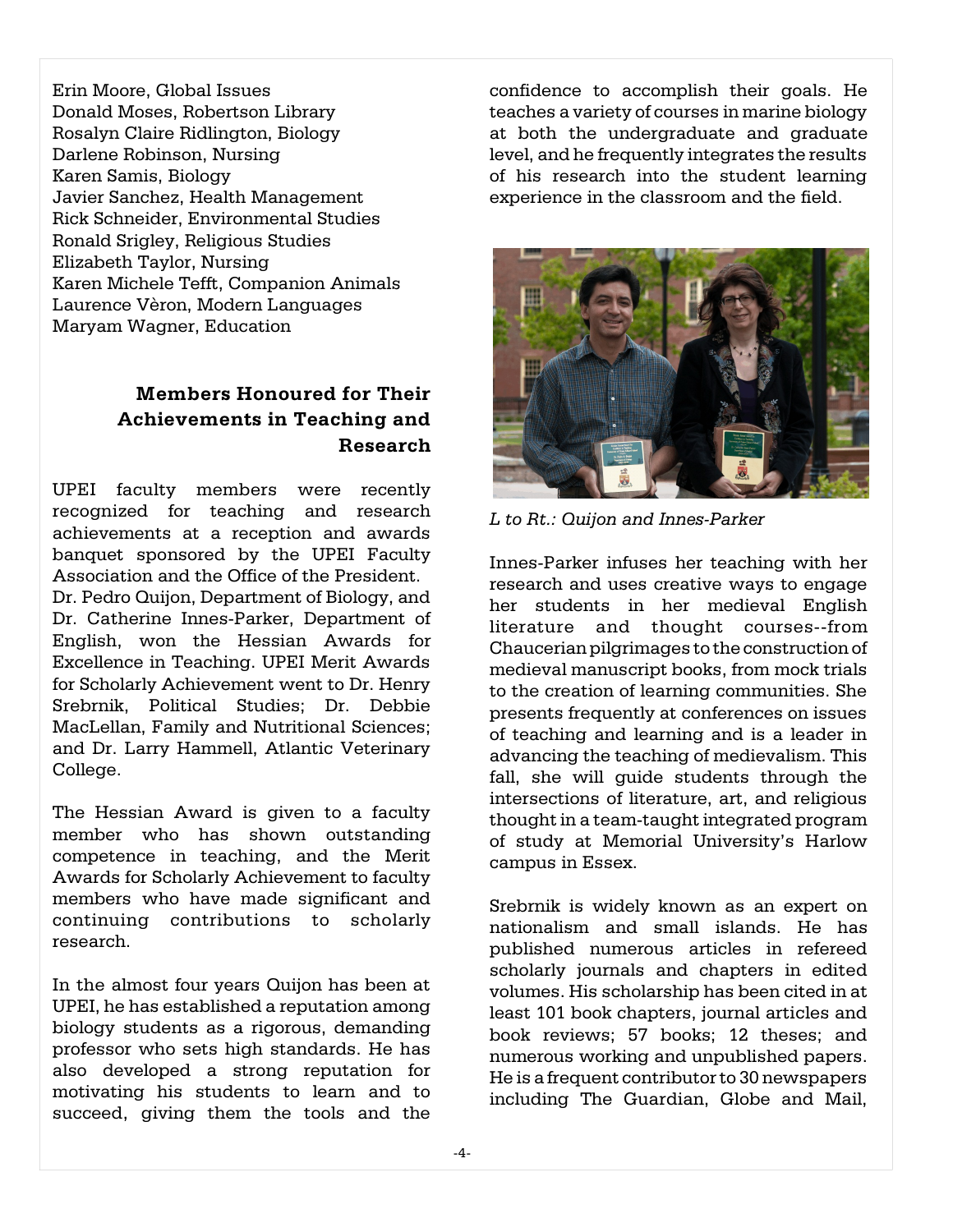National Post and Washington Post. His most recent publication is a book entitled "Jerusalem on the Amur: Birobidzhan and the Canadian Jewish Communist Movement, 1924-1951."

MacLellan currently holds just under \$1 million in research funding, and has published widely, including 14 refereed manuscripts and 14 abstracts or conference presentations in the last five years. She has supervised or co-supervised five MSc graduate students and three BSc honours undergraduate students. Since 2004 she has been co-principal investigator forthe Masters of Applied Health Services Research (MAHSR) program, a joint degree program involving UPEI, Dalhousie, University of New Brunswick, and Memorial University of Newfoundland. She is also director of the Integrated Dietetic Internship Program in the Faculty of Science.

An internationally recognized aquatic epidemiologist, Hammell teaches in AVC's Department of Health Management. Since 2003, he has served as Director of the AVC Centre for Aquatic Health Sciences. His accumulated research funding of over \$10 million, impact on the aquaculture industry, and international recognition have grown tremendously in the past six years, winning him the Pfizer Award for Research Excellence,



*L to Rt.: Hammell, MacLellan and Srebrnik*

AVC, in 2006. He has published more than 28 refereed manuscripts, nine peer-reviewed special publications or proceedings, and 37 non-reviewed conference proceedings and abstracts. He has co-supervised two MSc and seven PhD students.

## **Golf Scramble Supports FA Scholarship Fund**

#### *by Malcolm Murray*

The 3rd annual FA golf scramble has come and gone. The winning team was Larry Hale, Eoin O'Brien, and Malcolm Murray with a score of 2 under. Second place went to the team of Scott Lee, Ian Dowbiggin, Don MacEwen, and Michael Cassidy. Third place went to the team of Scott MacDonald, Wayne Cutliffe, and Walter Pirch. I would like to thank all participants for their generous donations to the FA scholarship, as well as Kevin Rogers, manager of the UPEI Bookstore, and the Avondale Golf course for sponsoring the prizes. Most importantly, though, proceeds went to the FA scholarship fund.

## **We Asked ... And You Responded**

We asked: "if you could pose a question to a member of the Senior Management Group (SMG), what would you ask? Here are your responses.

We could ask what's in a name? When I started teaching 2 decades ago, this university and most others had "administrators". Now they have "managers". Does the change in name signify a change in the way we think about these positions? Does it reflect a change in the way the people in these positions carry out their responsibilities? Do you think these changes have been good for the university?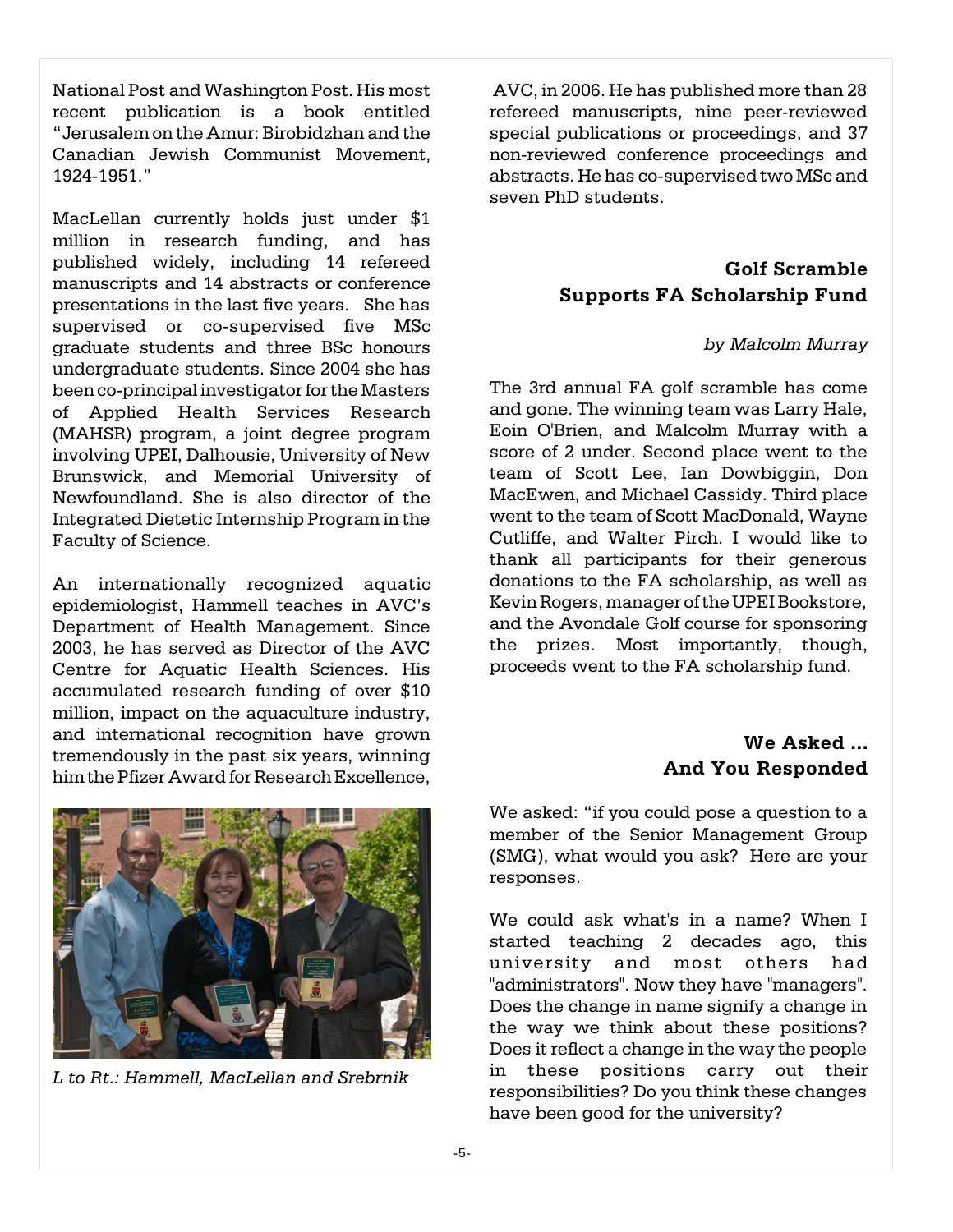What is your vision for the Faculty of Arts over the next 5 to 10 years? How do you plan to implement it?

When hiring new faculty into an associate professor level, how does management ensure consistency with those who are required to go through the regular promotion process?

I would ask Senior Management, "Why don't you increase efficiency at UPEI by hiring more administrators with funds saved by replacing all full professors with \$16 per hour sessionals to teach their courses?" A few more \$300 per hour lawyers should suffice to quash complaints from students and faculty. Since the above measures could be expected to help Central Management realize some of their other expectations, I plead a supplementary question: "Given your yearly dire forecasts of declining enrollment to justify not replacing faculty who leave, why don't you improve UPEI finances by leasing more classroom and parking spaces to technology companies and government institutions? If your forecasts turn out to be wrong, the erection of teaching tents in the remaining parking areas will soon correct that little problem."

"Why isn't Computer Services given more space, more people, and, indeed, more money?"

What do you intend on doing about faculty retirement issues?

I'd like to know whether our leaders have in mind an ideal size for our university's student body beyond which we wouldn't want to go, or whether they believe we should simply keep growing.

I would like to know why management believes an appropriate 'health and safety' response to ripped carpet on the stairwell of Main Building is duct tape? Given that this

appears to be the approved standard of safety, why is the duct tape not replaced when it, too, rips? While this might seem trivial ... there is metaphor afoot.

## **Dear FAbby**

Q: I am a tenured Faculty Member and am being pressured to teach a course in the evening next term. Do I have to do this?

A: No. "Normally, no classroom course taught by a full-time Member shall be scheduled to begin earlier than 8:30 a.m. and no course shall be scheduled later than 4:30 p.m. Monday through Friday, unless the Member consents..." (see Article H1.9)

# **Collective Agreement Dates to Remember, September 2009 - February 2010**

**I**n 2006, a new collective agreement was negotiated by the UPEI Board of Governors and the UPEIFA Bargaining Unit 1. The Collective Agreement is outlined in what has become known as the "Red Book" (a copy of the Collective Agreement is also available online from the UPEIFA website,  $www.upeifa.org)$  $www.upeifa.org)$  $www.upeifa.org)$ . The  $2006-07$ Communications Committee summarized dates from the Collective Agreement that are important for FA members to know. Dates important for the time period covered by this edition of *the FAbric* through to the subsequent edition to be published in late January are outlined as follows. A complete list of significant dates from the "Red Book" is also posted on the UPEIFA website.

#### **Prior to October 15**

Initial vote [for tenure/permanency] of URC sub-committee (*Article E2.10.5*)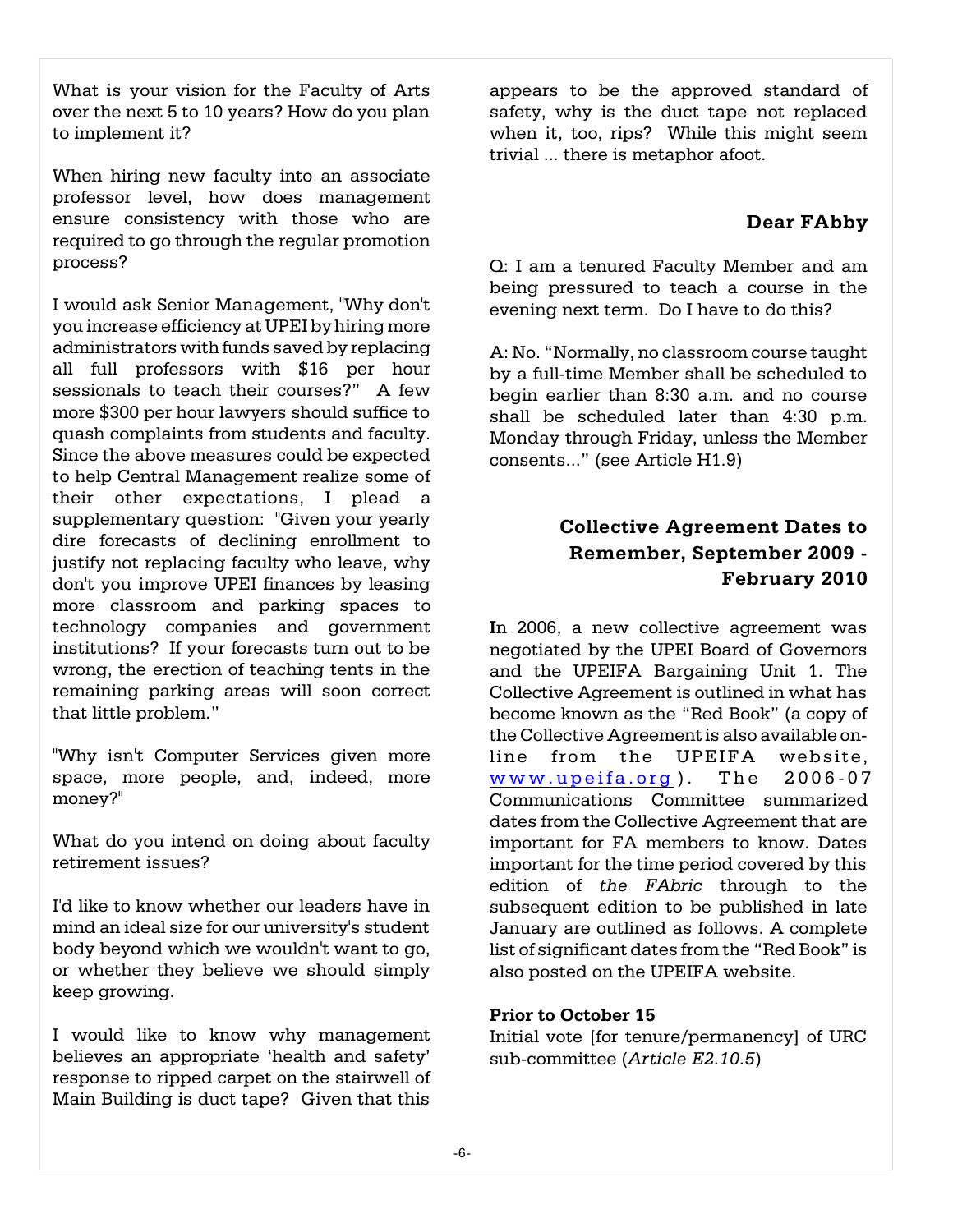#### **Prior to November 1**

Unless a DRC has already been constituted under E2.5.2.4 the Chair assures that a properly constituted DRC is assembled [to consider applications for promotion] (*Article E2.5.3.2*)

#### **On or before November 1**

Posting of Sessional Instructor Positions for winter semester (*Article G1.4*)

#### **By November 1**

Each academic unit must update its Sessional Instructor Seniority Roster (*Article G1.6.1c*)

## **By November 1**

Faculty Member submits promotion file to Chair (*Article E2.5.3.4*)

## **Prior to November 10**

Final vote [for tenure/permanency] of URC sub-committee (*Article E2.10.7; Article E2.10.10*)

#### **Prior to November 15**

Full URC reviews sub-committee decisions [re: tenure/permanency] to ensure consistency (*Article E2.10.9*)

#### **Prior to November 15**

URC reports recommendations [re: tenure/permanency] to President (*Article E2.10.10*)

#### **By December 15**

DRC/LRC completes meetings on all promotion applications and recommends to URC (*Article E2.6.2; Article E2.8.1; Article E7.8.9; Article E7.10.1*)

## **By January 5 of the year of application for tenure**

Dean sends letter to each Chair with names of respective Faculty Members eligible for regular consideration of tenure. Chair then seeks confirmation from each Faculty Member that tenure file is being collated (*Article*

## *E2.5.2.2; Article E2.5.2.3*)

#### **Prior to January 15**

Dean/UL includes letter in candidate's file and forwards the complete file to URC Chair (*Article E2.9.4; Article E7.11.4*)

#### **Before January 31**

A seniority list of all permanent Clinical Nursing Instructors shall be posted (*Article G2.12 a*)

## **By February 1 of the academic year prior to the one in which consideration would take place**

Faculty Member seeking early consideration [for tenure] as an exceptional case requests in writing to the Dean (*Article E2.4.2.4*)

## **By February 1 of the academic year prior to consideration**

Faculty Member's request, or Dean's recommendation, for deferral of tenure consideration is communicated (*Article E2.4.3.2*)

## **Prior to February 1**

Faculty Member sends a letter to the Chair indicating plans to apply for tenure. Chair then informs Dean that the tenure file is in preparation (*Article E2.5.2.3 a*)

#### **February 1**

Subject to exceptional circumstances, if a Faculty Member does not have tenure by February 1 of the fourth year of full-time probationary appointment here, and if the Faculty Member has not initiated procedures for consideration of tenure, the Department Chair will direct the Faculty Member to submit his or her file for tenure consideration (*Article E2.5.2.3 b*)

#### **On or before February 1**

Posting of Sessional Instructor Positions for both summer sessions (*Article G1.4*)